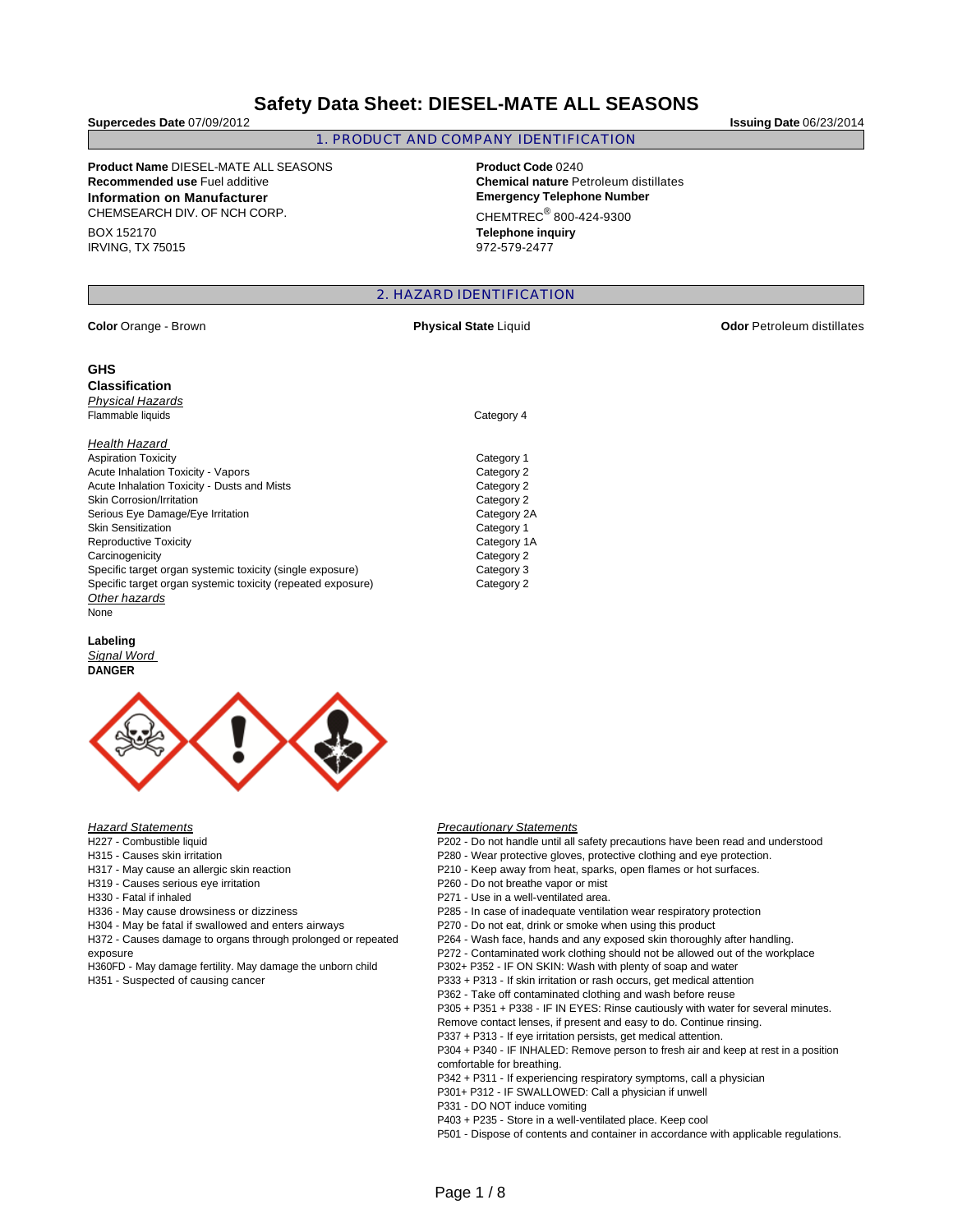## 3. COMPOSITION / INFORMATION ON INGREDIENTS

| <b>Component</b>                    | <b>CAS-No</b>  | Weight %  |
|-------------------------------------|----------------|-----------|
| 2-Ethylhexyl nitrate                | 27247-96-7     | 60-100    |
| Naphtha (petroleum), heavy aromatic | 64742-94-5     | $10 - 30$ |
| Petroleum naphtha, light aromatic   | 64742-95-6     | $10 - 30$ |
| Pseudocumene                        | 95-63-6        | $10 - 30$ |
| 1,3,5-Trimethylbenzene              | 108-67-8       | $1 - 5$   |
| Propyl benzene                      | 103-65-1       | $1 - 5$   |
| Naphthalene                         | $91 - 20 - 3$  | $1 - 5$   |
| Cumene                              | 98-82-8        | $1 - 5$   |
| Xylenes (o-, m-, p- isomers)        | 1330-20-7      | $1 - 5$   |
| 2-Ethyl hexanol                     | 104-76-7       | $1 - 5$   |
| Ethyl benzene                       | $100 - 41 - 4$ | $1 - 5$   |

## 4. FIRST AID MEASURES

| <b>General advice</b> | Avoid breathing vapors or mists. Avoid contact with skin, eyes and clothing.                                                                                                                                                                                                                                                                              |
|-----------------------|-----------------------------------------------------------------------------------------------------------------------------------------------------------------------------------------------------------------------------------------------------------------------------------------------------------------------------------------------------------|
| <b>Eye Contact</b>    | Rinse thoroughly with plenty of water, also under the eyelids. Get medical attention if irritation<br>develops and persists.                                                                                                                                                                                                                              |
| <b>Skin Contact</b>   | Wash off immediately with plenty of water for at least 15 minutes. Remove contaminated clothing<br>and shoes. Get medical attention if irritation develops and persists. Wash contaminated clothing<br>before re-use.                                                                                                                                     |
| Inhalation            | If inhaled, remove to fresh air. Get medical attention if symptoms occur.                                                                                                                                                                                                                                                                                 |
| Ingestion             | Drink 1 or 2 glasses of water. Do NOT induce vomiting. Get medical attention immediately. Never<br>give anything by mouth to an unconscious person.                                                                                                                                                                                                       |
| Notes to physician    | Since reversion of methemoglobin to hemoglobin occurs spontaneously after termination of<br>exposure, moderate degrees of cyanosis need to be treated only by supportive measures.<br>Aspiration hazard if swallowed - can enter lungs and cause damage. May be fatal if swallowed and<br>enters airways. May cause sensitization of susceptible persons. |

| 5. FIRE-FIGHTING MEASURES             |                                                                                                                                                                                                                                                                                                                                     |                                                           |                         |                                                                                                                                         |  |  |  |
|---------------------------------------|-------------------------------------------------------------------------------------------------------------------------------------------------------------------------------------------------------------------------------------------------------------------------------------------------------------------------------------|-----------------------------------------------------------|-------------------------|-----------------------------------------------------------------------------------------------------------------------------------------|--|--|--|
| <b>Flash Point</b>                    | 147 °F / 64 °C                                                                                                                                                                                                                                                                                                                      |                                                           | Method                  | Seta closed cup                                                                                                                         |  |  |  |
| Flammability Limits in Air % Mixture. |                                                                                                                                                                                                                                                                                                                                     |                                                           | Upper 7.0               | Lower $0.7$                                                                                                                             |  |  |  |
| <b>Suitable Extinguishing Media</b>   |                                                                                                                                                                                                                                                                                                                                     |                                                           |                         |                                                                                                                                         |  |  |  |
|                                       | Water spray. Foam. Dry chemical. Carbon dioxide (CO2).                                                                                                                                                                                                                                                                              |                                                           |                         |                                                                                                                                         |  |  |  |
|                                       | Specific hazards arising from the chemical                                                                                                                                                                                                                                                                                          |                                                           |                         |                                                                                                                                         |  |  |  |
| slippery conditions.                  |                                                                                                                                                                                                                                                                                                                                     |                                                           |                         | Combustible Liquid. Solvent vapors are heavier than air and may spread along floors. Vapors may ignite and explode. Material can create |  |  |  |
|                                       | <b>Protective Equipment and Precautions for Firefighters</b>                                                                                                                                                                                                                                                                        |                                                           |                         |                                                                                                                                         |  |  |  |
|                                       |                                                                                                                                                                                                                                                                                                                                     |                                                           |                         | As in any fire, wear self-contained breathing apparatus pressure-demand, MSHA/NIOSH (approved or equivalent) and full protective gear.  |  |  |  |
| <b>NFPA</b>                           | Health <sub>2</sub>                                                                                                                                                                                                                                                                                                                 |                                                           | <b>Flammability 2</b>   | Instability 0                                                                                                                           |  |  |  |
| <b>HMIS</b>                           | Health <sub>2</sub>                                                                                                                                                                                                                                                                                                                 |                                                           | <b>Flammability 2</b>   | Instability 0                                                                                                                           |  |  |  |
|                                       | <b>6. ACCIDENTAL RELEASE MEASURES</b><br><b>Personal Precautions</b><br>Use personal protective equipment. Remove all sources of ignition. Take precautionary measures<br>against static discharges. Ensure adequate ventilation. Prevent further leakage or spillage if safe to<br>do so. Material can create slippery conditions. |                                                           |                         |                                                                                                                                         |  |  |  |
| <b>Environmental Precautions</b>      |                                                                                                                                                                                                                                                                                                                                     | Do not flush into surface water or sanitary sewer system. |                         |                                                                                                                                         |  |  |  |
|                                       | Contain spillage, soak up with non-combustible absorbent material, (e.g. sand, earth,<br><b>Methods for Containment</b><br>diatomaceous earth, vermiculite) and transfer to a container for disposal according to local / national<br>regulations (see section 13).                                                                 |                                                           |                         |                                                                                                                                         |  |  |  |
|                                       | Use clean non-sparking tools to collect absorbed material. Pick up and transfer to properly labeled<br><b>Methods for Cleaning Up</b><br>containers.                                                                                                                                                                                |                                                           |                         |                                                                                                                                         |  |  |  |
| <b>Neutralizing Agent</b>             |                                                                                                                                                                                                                                                                                                                                     | Not applicable.                                           |                         |                                                                                                                                         |  |  |  |
|                                       |                                                                                                                                                                                                                                                                                                                                     |                                                           | 7. HANDLING AND STORAGE |                                                                                                                                         |  |  |  |
| <b>Handling</b>                       |                                                                                                                                                                                                                                                                                                                                     |                                                           |                         | Keep away from open flames, hot surfaces and sources of ignition. Avoid breathing vapors or mists.                                      |  |  |  |

Avoid contact with skin, eyes and clothing. Storage **Storage** Keep away from heat and sources of ignition. Store in original container. Keep container tightly closed in a dry and well-ventilated place.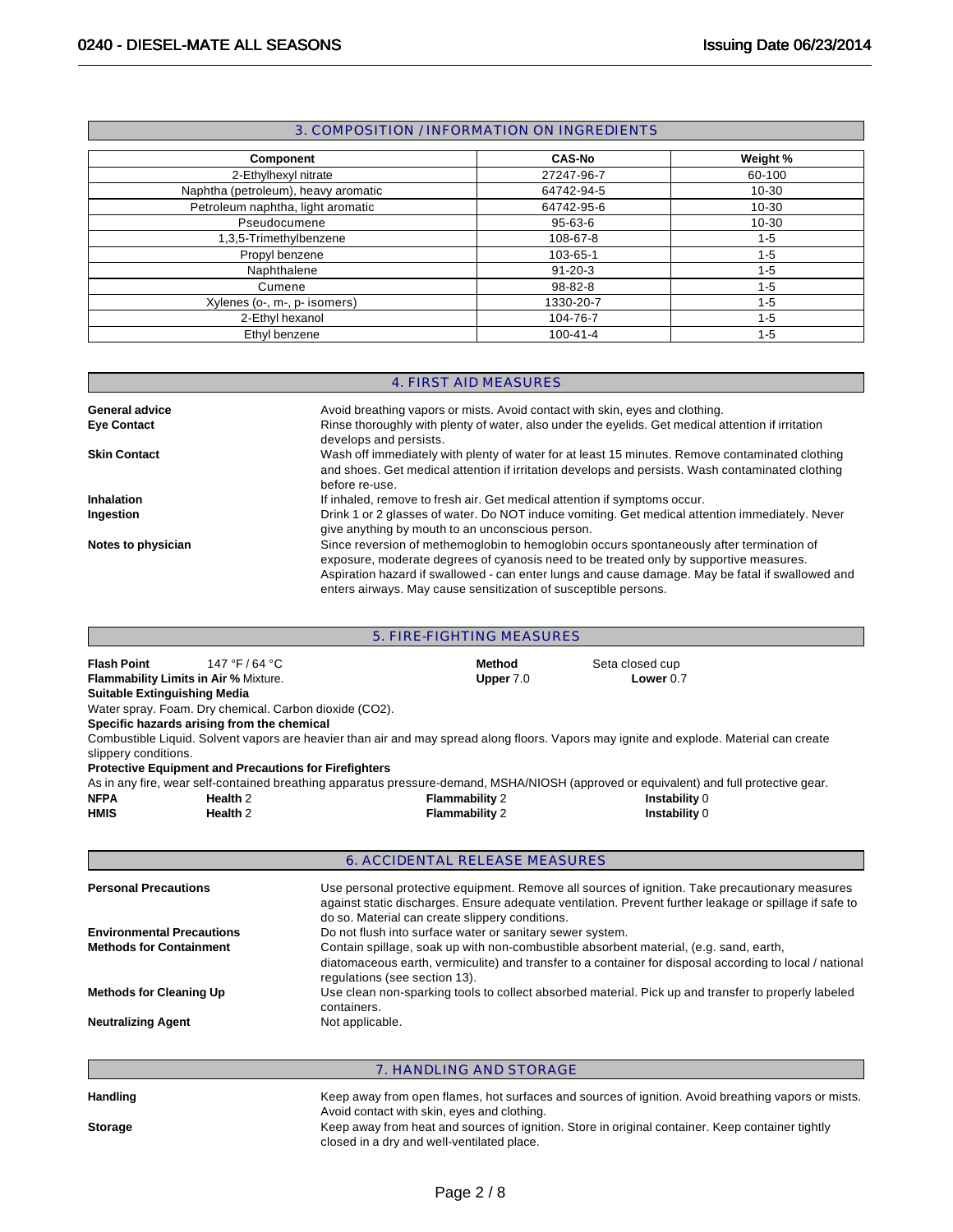| <b>Storage Temperature</b> | <b>Minimum</b> | $0°F/-18°C$ |                | Maximum | 120 °F / 49 °C |
|----------------------------|----------------|-------------|----------------|---------|----------------|
| <b>Storage Conditions</b>  | <b>Indoor</b>  |             | <b>Outdoor</b> | Heated  | Refrigerated   |

## 8. EXPOSURE CONTROLS / PERSONAL PROTECTION

| <b>Exposure Guidelines</b>          |                   |                            |                   |
|-------------------------------------|-------------------|----------------------------|-------------------|
| Component                           | <b>ACGIH TLV</b>  | <b>OSHA PEL</b>            | <b>NIOSH</b>      |
| 2-Ethylhexyl nitrate                | ppm (vendor data) | No data available          | No data available |
| Naphtha (petroleum), heavy aromatic | No data available | No data available          | No data available |
| Petroleum naphtha, light aromatic   | No data available | No data available          | No data available |
| Pseudocumene                        | TWA: 25 ppm       | No data available          | TWA: 25 ppm       |
|                                     |                   |                            | TWA: 125 mg/m $3$ |
| 1,3,5-Trimethylbenzene              | TWA: 25 ppm       | No data available          | TWA: 25 ppm       |
|                                     |                   |                            | TWA: 125 mg/m $3$ |
| Propyl benzene                      | No data available | No data available          | No data available |
| Naphthalene                         | TWA: 10 ppm       | TWA: 10 ppm                | 250 ppm           |
|                                     | Skin              | TWA: 50 mg/m $3$           | STEL 15 ppm       |
|                                     | STEL: 15 ppm      |                            | STEL 75 mg/m $3$  |
|                                     |                   |                            | TWA: 10 ppm       |
|                                     |                   |                            | TWA: 50 mg/m $3$  |
| Cumene                              | TWA: 50 ppm       | TWA: 50 ppm                | 900 ppm           |
|                                     |                   | TWA: 245 mg/m <sup>3</sup> | TWA: 50 ppm       |
|                                     |                   | <b>Skin</b>                | TWA: 245 mg/m $3$ |
| Xylenes (o-, m-, p- isomers)        | TWA: 100 ppm      | TWA: 100 ppm               | No data available |
|                                     | STEL: 150 ppm     | TWA: 435 mg/m $3$          |                   |
| 2-Ethyl hexanol                     | TWA: 50 ppm       | No data available          | TWA: 50 ppm       |
|                                     |                   |                            | TWA: 270 mg/m $3$ |
| Ethyl benzene                       | TWA: 20 ppm       | TWA: 100 ppm               | 800 ppm           |
|                                     |                   | TWA: 435 mg/m $3$          | STEL 125 ppm      |
|                                     |                   |                            | STEL 545 mg/m $3$ |
|                                     |                   |                            | TWA: 100 ppm      |
|                                     |                   |                            | TWA: 435 mg/m $3$ |

| <b>Engineering Measures</b>          | Ensure adequate ventilation, especially in confined areas. Where reasonably practicable this should<br>be achieved by the use of local exhaust ventilation and good general extraction. |
|--------------------------------------|-----------------------------------------------------------------------------------------------------------------------------------------------------------------------------------------|
| <b>Personal Protective Equipment</b> |                                                                                                                                                                                         |
| <b>Eye/Face Protection</b>           | Safety glasses with side-shields.                                                                                                                                                       |
| <b>Skin Protection</b>               | Wear suitable protective clothing, Impervious gloves.                                                                                                                                   |
| <b>Respiratory Protection</b>        | In case of inadequate ventilation wear respiratory protection. When workers are facing<br>concentrations above the exposure limit they must use appropriate certified respirators       |

oncentrations above the exposure limit they must use appropriate certified res **General Hygiene Considerations** Ensure that eyewash stations and safety showers are close to the workstation location. Remove and wash contaminated clothing before re-use.

## 9. PHYSICAL AND CHEMICAL PROPERTIES

| <b>Physical State</b>               | Liauid                       | <b>Viscosity</b>                 | Non viscous           |
|-------------------------------------|------------------------------|----------------------------------|-----------------------|
| Color                               | Orange - Brown               | Odor                             | Petroleum distillates |
| <b>Odor Threshold</b>               | Not applicable               | Appearance                       | Transparent           |
| рH                                  | Not applicable               | <b>Specific Gravity</b>          | 0.92                  |
| <b>Evaporation Rate</b>             | 0.17 (Butyl acetate=1)       | <b>Percent Volatile (Volume)</b> | 99.7                  |
| <b>VOC Content (%)</b>              | 99.7                         | <b>VOC Content (q/L)</b>         | 917                   |
| <b>Vapor Pressure</b>               | $0.78$ mmHg @ $70^{\circ}$ F | <b>Vapor Density</b>             | $9.6$ (Air = 1.0)     |
| <b>Solubility</b>                   | Negligible                   | n-Octanol/Water Partition        | No data available     |
| <b>Melting Point/Range</b>          | No data available            | <b>Decomposition Temperature</b> | No data available     |
| <b>Boiling Point/Range</b>          | $>$ 320 °F / 160 °C          | Flammability (solid, gas)        | No data available     |
| <b>Flash Point</b>                  | 147 °F / 64 °C               | <b>Method</b>                    | Seta closed cup       |
| <b>Autoignition Temperature</b>     | No information available.    |                                  |                       |
| <b>Flammability Limits in Air %</b> | Mixture.                     | Upper 7.0 Lower 0.7              |                       |

## 10. STABILITY AND REACTIVITY

**Possibility of Hazardous Reactions None under normal processing** 

**Chemical Stability Chemical Stability Stable. Hazardous polymerization does not occur. Conditions to Avoid Conditions to Avoid Keep away from open flames, hot surfaces, and sources of ignition Incompatible Products** Strong oxidizing agents, Reducing agents, Acids. **Hazardous Decomposition Products Carbon oxides, Nitrogen oxides (NOx), Aldehydes.**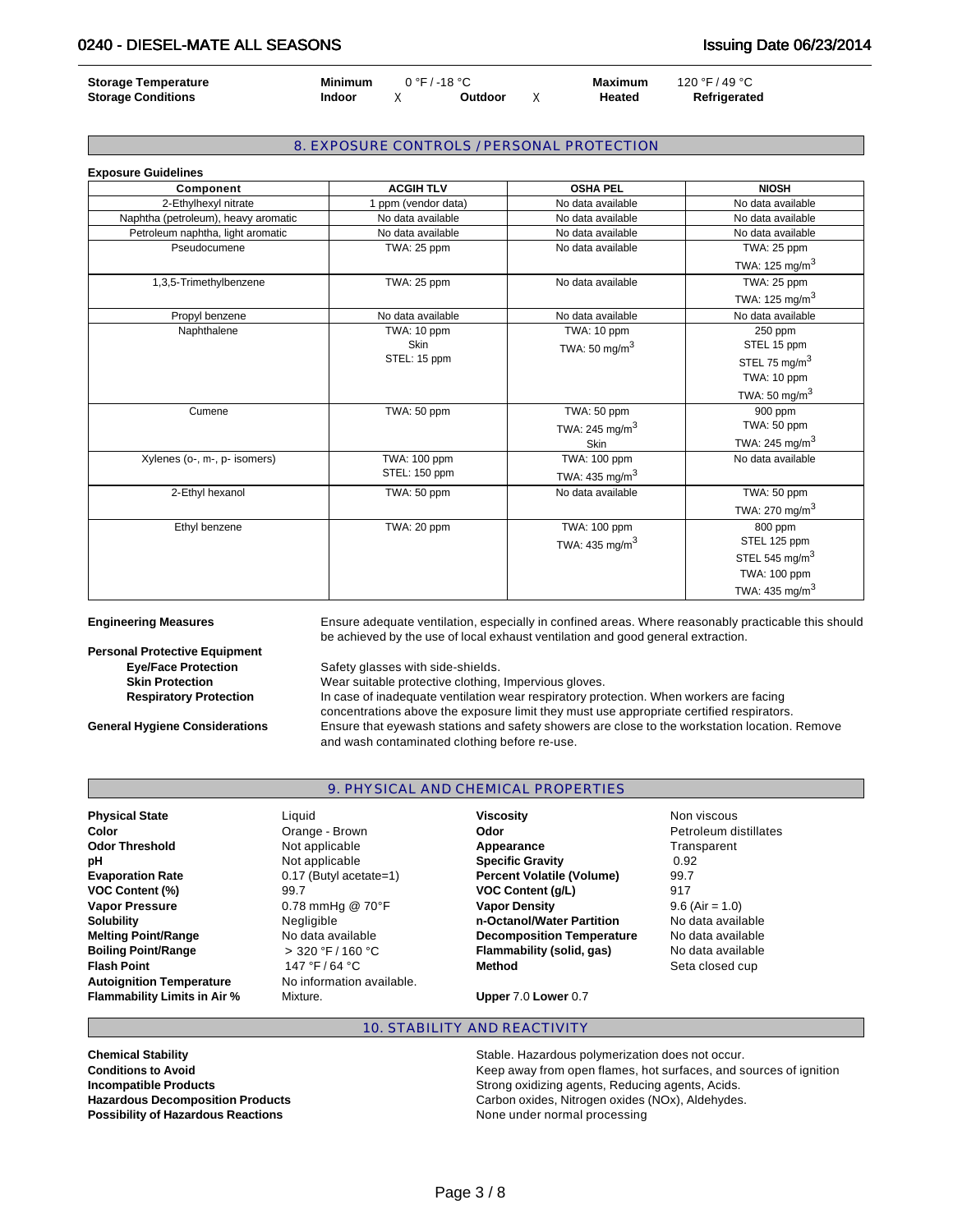## 11. TOXICOLOGICAL INFORMATION

**Product Information** 

|                                      | The following values are calculated based on chapter 3.1 of the GHS document (Rev. 3, 2009):                                                                                                                                                                                                                                                                                                                                       |
|--------------------------------------|------------------------------------------------------------------------------------------------------------------------------------------------------------------------------------------------------------------------------------------------------------------------------------------------------------------------------------------------------------------------------------------------------------------------------------|
| Oral LD50                            | 2.520.71                                                                                                                                                                                                                                                                                                                                                                                                                           |
| Dermal LD50                          | 3,218.44                                                                                                                                                                                                                                                                                                                                                                                                                           |
| <b>Inhalation LC50</b>               |                                                                                                                                                                                                                                                                                                                                                                                                                                    |
| Gas                                  | No information available                                                                                                                                                                                                                                                                                                                                                                                                           |
| Mist                                 | 0.86                                                                                                                                                                                                                                                                                                                                                                                                                               |
| Vapor                                | 0.86                                                                                                                                                                                                                                                                                                                                                                                                                               |
| <b>Principle Route of Exposure</b>   | Inhalation, Skin contact, Eye contact.                                                                                                                                                                                                                                                                                                                                                                                             |
| <b>Primary Routes of Entry</b>       | Inhalation, Skin Absorption.                                                                                                                                                                                                                                                                                                                                                                                                       |
| <b>Acute Effects</b>                 |                                                                                                                                                                                                                                                                                                                                                                                                                                    |
| <b>Eyes</b>                          | Causes eye irritation.                                                                                                                                                                                                                                                                                                                                                                                                             |
| <b>Skin</b>                          | Causes skin irritation. May cause allergic skin reaction. May be absorbed through the skin in harmful<br>amounts. Blood disorder may occur after prolonged skin contact.                                                                                                                                                                                                                                                           |
| <b>Inhalation</b>                    | May cause irritation of respiratory tract. Inhalation may cause central nervous system effects. May<br>cause central nervous system depression. Symptoms and signs include headache, dizziness,<br>fatigue, muscular weakness, drowsiness and in extreme cases, loss of consciousness. Blood<br>disorder may occur after prolonged inhalation. Methemoglobinemia. Lowered blood pressure.                                          |
| Ingestion                            | Irritating to mucous membranes. Causes headache, drowsiness or other effects to the central<br>nervous system. Blood disorder may occur after ingestion. Methemoglobinemia. Lowered blood<br>pressure. Bloody urine. Aspiration hazard if swallowed - can enter lungs and cause damage. May be<br>fatal if swallowed and enters airways.                                                                                           |
| <b>Chronic Toxicity</b>              | Repeated and prolonged exposure to solvents may cause brain and nervous system damage.<br>Repeated absorption may cause disorder of central nervous system, liver, kidneys and blood.<br>Prolonged skin contact may defat the skin and produce dermatitis. May cause sensitization by skin<br>contact. Contains a known or suspected carcinogen. Suspect reproductive hazard - contains<br>material which may injure unborn child. |
| <b>Target Organ Effects</b>          | Blood, Central nervous system, Peripheral Nervous System (PNS), Kidney, Liver, Respiratory<br>system, Skin, Ears, Cardiovascular system, Immune system.                                                                                                                                                                                                                                                                            |
| <b>Aggravated Medical Conditions</b> | Kidney disorders, Liver disorders, Blood disorders, Neurological disorders, Skin disorders,<br>Respiratory disorders, Heart disease.                                                                                                                                                                                                                                                                                               |
|                                      |                                                                                                                                                                                                                                                                                                                                                                                                                                    |

#### Component Information **Acute Toxicity**

| AVUUT TUAIVILY                         |                           |                            |                                     |                    |                   |
|----------------------------------------|---------------------------|----------------------------|-------------------------------------|--------------------|-------------------|
| Component                              | LD50 Oral                 | LD50 Dermal                | <b>LC50 Inhalation</b>              | <b>Draize Test</b> | Other             |
| 2-Ethylhexyl nitrate                   | > 2000 mg/kg (Rat)        | > 4820 mg/kg (Rabbit)      | $> 14$ mg/L (Rat) 4 h               | no data available  | no data available |
| Naphtha (petroleum), heavy<br>aromatic | > 5000 mg/kg (Rat)        | > 2 mL/kg (Rabbit)         | $> 590 \text{ mg/m}^3$ (Rat) 4 h    | no data available  | no data available |
| Petroleum naphtha, light<br>aromatic   | no data available         | > 2000 mg/kg (Rabbit)      | $= 3400$ ppm (Rat) 4 h              | no data available  | no data available |
| Pseudocumene                           | $= 3280$ mg/kg (Rat)      | > 3160 mg/kg (Rabbit)      | $= 18$ g/m <sup>3</sup> (Rat) 4 h   | no data available  | no data available |
| 1,3,5-Trimethylbenzene                 | no data available         | no data available          | $= 24$ g/m <sup>3</sup> (Rat) 4 h   | no data available  | no data available |
| Propyl benzene                         | no data available         | no data available          | $= 65000$ ppm (Rat) 2 h             | no data available  | no data available |
| Naphthalene                            | no data available         | $= 1120$ mg/kg (Rabbit)    | $>$ 340 mg/m <sup>3</sup> (Rat) 1 h | no data available  | no data available |
| Cumene                                 | $= 1400$ mg/kg (Rat)      | $= 12300 \mu L/kg$ (Rabbit | 20 - 40 mg/L (Rat) 6 h              | no data available  | no data available |
| Xylenes (o-, m-, p- isomers)           | $= 4300$ mg/kg (Rat)      | > 1700 mg/kg (Rabbit)      | $= 47635$ mg/L (Rat) 4 h            | no data available  | no data available |
|                                        |                           |                            | > 5.04 mg/L (Rat) 4 h               |                    |                   |
| 2-Ethyl hexanol                        | 1516 - 2774 mg/kg (Rat) = | 1980 mg/kg (Rabbit) >      | $= 0.237$ mg/L (Rat) 4 h            | no data available  | no data available |
|                                        | $= 1480$ mg/kg (Rat) >    | 1600 mg/kg (Rat) >         |                                     |                    |                   |
|                                        | 5000 mg/kg (Rat) >        | 3160 mg/kg (Rabbit)        |                                     |                    |                   |
|                                        | 8300 mg/kg (Rat)          |                            |                                     |                    |                   |
| Ethyl benzene                          | $= 3500$ mg/kg (Rat)      | $= 15354$ mg/kg (Rabbit)   | $= 17.2$ mg/L (Rat) 4 h             | no data available  | no data available |

| Component                              | <b>Mutagenicity</b> | Sensitization      | Developmental Toxicity | <b>Reproductive Toxicity</b> | <b>Target Organ Effects</b>                                   |
|----------------------------------------|---------------------|--------------------|------------------------|------------------------------|---------------------------------------------------------------|
| 2-Ethylhexyl nitrate                   | no data available   | no data available  | no data available      | no data available            | <b>CNS</b>                                                    |
| Naphtha (petroleum), heavy<br>aromatic | no data available   | no data available  | no data available      | no data available            | <b>CNS</b>                                                    |
| Petroleum naphtha, light<br>aromatic   | no data available   | no data available  | no data available      | no data available            | <b>CNS</b>                                                    |
| Pseudocumene                           | no data available   | no data available  | no data available      | no data available            | eves, CNS, respiratory<br>system, skin, blood, ears,<br>heart |
| 1,3,5-Trimethylbenzene                 | no data available   | no data available  | no data available      | no data available            | eyes, CNS, respiratory<br>system, skin, blood, ears,<br>heart |
| Propyl benzene                         | no data available   | no data available  | no data available      | no data available            | <b>CNS</b>                                                    |
| Naphthalene                            | no data available   | Skin sensitization | no data available      | no data available            | eyes, blood, liver,<br>kidneys, skin, CNS,                    |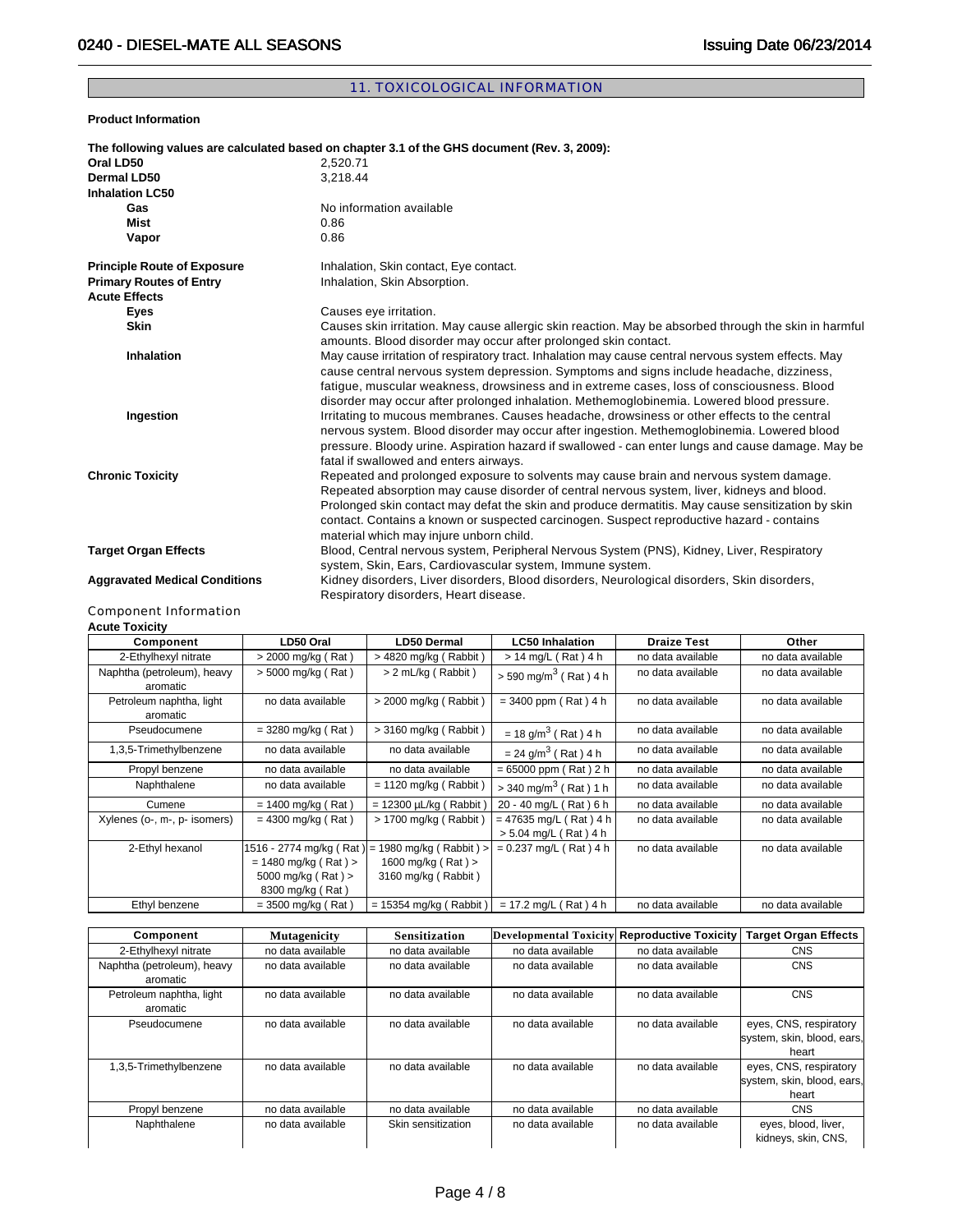|                              |                   |                   |                   |                   | immune system             |
|------------------------------|-------------------|-------------------|-------------------|-------------------|---------------------------|
| Cumene                       | no data available | no data available | no data available | no data available | eyes, CNS, respiratory    |
|                              |                   |                   |                   |                   | system, skin              |
| Xylenes (o-, m-, p- isomers) | no data available | no data available | yes               | no data available | heart, lung, CNS, PNS,    |
|                              |                   |                   |                   |                   | respiratory system, ears, |
|                              |                   |                   |                   |                   | liver, kidney             |
| 2-Ethyl hexanol              | no data available | no data available | no data available | no data available | CNS, lungs, heart,        |
|                              |                   |                   |                   |                   | kidney, liver             |
| Ethyl benzene                | no data available | no data available | yes               | no data available | eyes, CNS, respiratory    |
|                              |                   |                   |                   |                   | system, skin              |

#### **Carcinogenicity** The table below indicates whether each agency has listed any ingredient as a carcinogen.

| Component                              | <b>ACGIH</b>   | <b>IARC</b>    | <b>NTP</b>     | <b>OSHA</b>    | Other          |
|----------------------------------------|----------------|----------------|----------------|----------------|----------------|
| 2-Ethylhexyl nitrate                   | not applicable | Group 2A       | not applicable | not applicable | not applicable |
| Naphtha (petroleum), heavy<br>aromatic | not applicable | not applicable | not applicable | not applicable | not applicable |
| Petroleum naphtha, light<br>aromatic   | not applicable | not applicable | not applicable | not applicable | not applicable |
| Pseudocumene                           | not applicable | not applicable | not applicable | not applicable | not applicable |
| 1,3,5-Trimethylbenzene                 | not applicable | not applicable | not applicable | not applicable | not applicable |
| Propyl benzene                         | not applicable | not applicable | not applicable | not applicable | not applicable |
| Naphthalene                            | not applicable | 2B             | not applicable | not applicable | not applicable |
| Cumene                                 | not applicable | Group 2B       | not applicable |                | not applicable |
| Xylenes (o-, m-, p- isomers)           | not applicable | Group 3        | not applicable | not applicable | not applicable |
| 2-Ethyl hexanol                        | not applicable | not applicable | not applicable | not applicable | not applicable |
| Ethyl benzene                          | A <sub>3</sub> | Group 2B       | not applicable |                | not applicable |

## 12. ECOLOGICAL INFORMATION

Product Information No information available.

| Component Information |
|-----------------------|
|-----------------------|

| Component                              | <b>Toxicity to Algae</b>                                     | <b>Toxicity to Fish</b>                                                                                                                                                                                                                                        | <b>Microtox</b>                                                                                              | <b>Water Flea</b>                                                                                                          | log Pow |
|----------------------------------------|--------------------------------------------------------------|----------------------------------------------------------------------------------------------------------------------------------------------------------------------------------------------------------------------------------------------------------------|--------------------------------------------------------------------------------------------------------------|----------------------------------------------------------------------------------------------------------------------------|---------|
| 2-Ethylhexyl nitrate                   | no data available                                            | LC50 = 116 mg/L Salmo gairdneri 48                                                                                                                                                                                                                             | EC50 = 100 mg/L 15 min                                                                                       | no data available                                                                                                          | 4.14    |
| Naphtha (petroleum), heavy<br>aromatic | $EC50 = 2.5$ mg/L<br>Skeletonema costatum 72<br>h            | $LC50 = 1740$ mg/L Lepomis<br>macrochirus 96 h<br>$LC50 = 19$ mg/L Pimephales<br>promelas 96 h<br>$LC50 = 2.34$ mg/L Oncorhynchus<br>mykiss 96 h<br>$LC50 = 41$ mg/L Pimephales<br>promelas 96 h<br>$LC50 = 45$ mg/L Pimephales<br>promelas 96 h               | no data available                                                                                            | EC50 0.95 mg/L Daphnia<br>magna 48 h                                                                                       | 6.1     |
| Petroleum naphtha, light aromatic      | no data available                                            | $LC50 = 9.22$ mg/L Oncorhynchus<br>mykiss 96 h                                                                                                                                                                                                                 | no data available                                                                                            | EC50 6.14 mg/L Daphnia<br>magna 48 h                                                                                       | N/A     |
| Pseudocumene                           | no data available                                            | LC50 7.19 - 8.28 mg/L Pimephales<br>promelas 96 h<br>$LC50 = 7.72$ mg/L Pimephales<br>promelas 96 h                                                                                                                                                            | no data available                                                                                            | EC50 6.14 mg/L Daphnia<br>magna 48 h                                                                                       | 3.63    |
| 1,3,5-Trimethylbenzene                 | no data available                                            | $LC50 = 3.48$ mg/L Pimephales<br>promelas 96 h<br>$LC50 = 7.72$ mg/L Pimephales<br>promelas 96 h                                                                                                                                                               | no data available                                                                                            | EC50 50 mg/L Daphnia<br>magna 24 h                                                                                         | N/A     |
| Propyl benzene                         | no data available                                            | no data available                                                                                                                                                                                                                                              | no data available                                                                                            | no data available                                                                                                          | 3.68    |
| Naphthalene                            | $EC50 = 0.4$ mg/L<br>Skeletonema costatum 72<br>h            | LC50 0.91 - 2.82 mg/L<br>Oncorhynchus mykiss 96 h<br>LC50 5.74 - 6.44 mg/L Pimephales<br>promelas 96 h<br>$LC50 = 1.6$ mg/L Oncorhynchus<br>mykiss 96 h<br>$LC50 = 1.99$ mg/L Pimephales<br>promelas 96 h<br>$LC50 = 31.0265$ mg/L Lepomis<br>macrochirus 96 h | $EC50 = 0.93$ mg/L 30 min<br>EC50 > 20 mg/L 18 h                                                             | EC50 1.09 - 3.4 mg/L<br>Daphnia magna 48 h<br>EC50 1.96 mg/L Daphnia<br>magna 48 h LC50 2.16<br>mg/L Daphnia magna 48<br>h | 3.3     |
| Cumene                                 | $EC50 = 2.6$ mg/L<br>Pseudokirchneriella<br>subcapitata 72 h | LC50 6.04 - 6.61 mg/L Pimephales<br>promelas 96 h<br>$LC50 = 2.7$ mg/L Oncorhynchus<br>mykiss 96 h<br>$LC50 = 4.8$ mg/L Oncorhynchus<br>mykiss 96 h                                                                                                            | $EC50 = 0.89$ mg/L 5 min<br>$EC50 = 1.10$ mg/L 15 min<br>$EC50 = 1.48$ mg/L 30 min<br>$EC50 = 172$ mg/L 24 h | EC50 7.9 - 14.1 mg/L<br>Daphnia magna 48 h<br>EC50 0.6 mg/L Daphnia<br>magna 48 h                                          | 3.55    |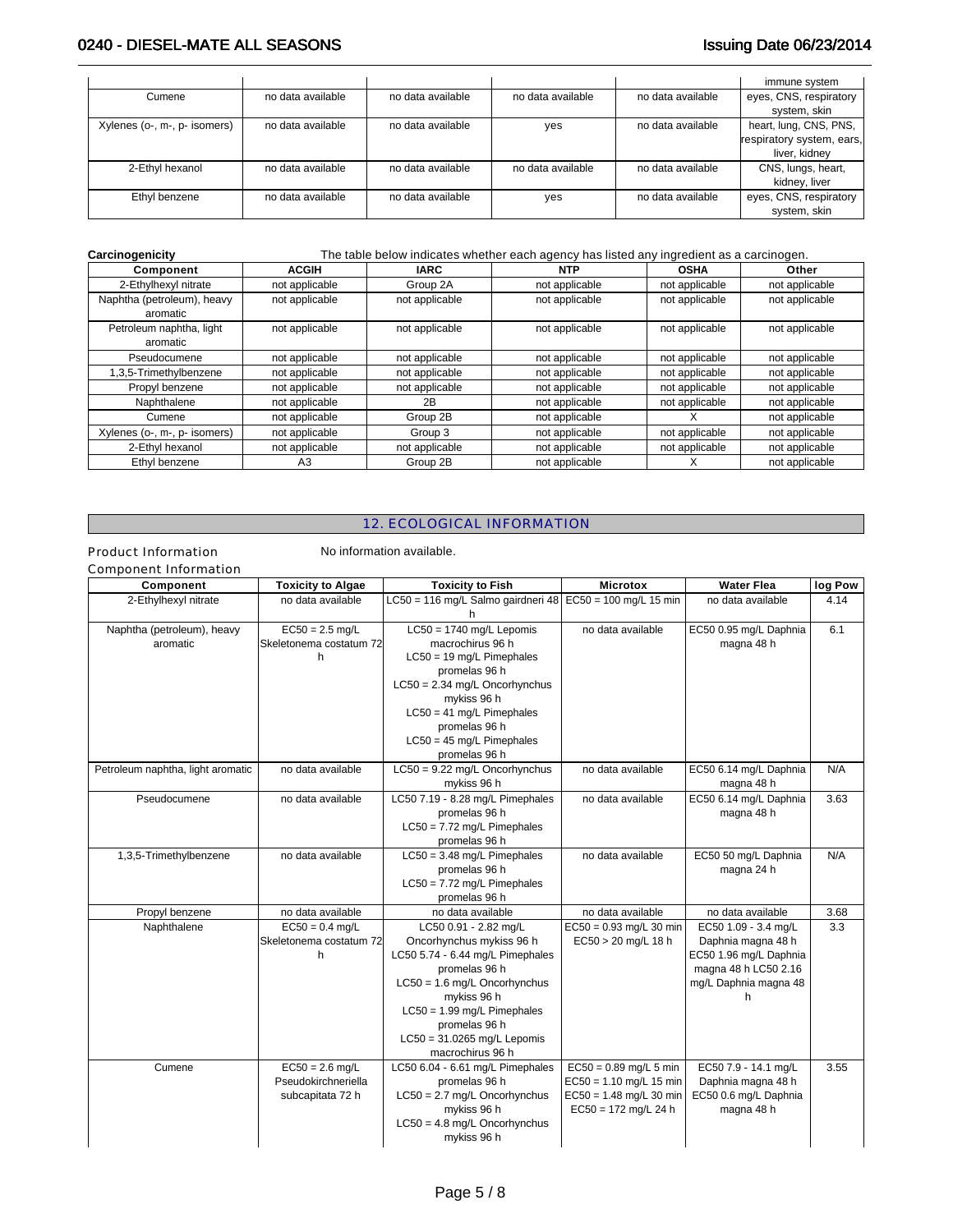## 0240 - DIESEL-MATE ALL SEASONS **ISSUING 1999** Issuing Date 06/23/2014

|                              |                                                                                                                                                                                                                                                                                                                                  | LC50 = 5.1 mg/L Poecilia reticulata<br>96 h                                                                                                                                                                                                                                                                                                                                                                                                                                                                           |                                                    |                                                                                                                                                                                                      |       |
|------------------------------|----------------------------------------------------------------------------------------------------------------------------------------------------------------------------------------------------------------------------------------------------------------------------------------------------------------------------------|-----------------------------------------------------------------------------------------------------------------------------------------------------------------------------------------------------------------------------------------------------------------------------------------------------------------------------------------------------------------------------------------------------------------------------------------------------------------------------------------------------------------------|----------------------------------------------------|------------------------------------------------------------------------------------------------------------------------------------------------------------------------------------------------------|-------|
| Xylenes (o-, m-, p- isomers) | $EC50 = 11$ mg/L<br>Pseudokirchneriella<br>subcapitata 72 h                                                                                                                                                                                                                                                                      | LC50 13.1 - 16.5 mg/L Lepomis<br>macrochirus 96 h<br>LC50 13.5 - 17.3 mg/L<br>Oncorhynchus mykiss 96 h<br>LC50 2.661 - 4.093 mg/L<br>Oncorhynchus mykiss 96 h<br>LC50 23.53 - 29.97 mg/L Pimephales<br>promelas 96 h<br>LC50 30.26 - 40.75 mg/L Poecilia<br>reticulata 96 h<br>LC50 7.711 - 9.591 mg/L Lepomis<br>macrochirus 96 h<br>$LC50 = 13.4$ mg/L Pimephales<br>promelas 96 h<br>$LC50 = 19$ mg/L Lepomis<br>macrochirus 96 h<br>LC50 = 780 mg/L Cyprinus carpio 96<br>LC50 > 780 mg/L Cyprinus carpio 96<br>h | $EC50 = 0.0084$ mg/L 24 h                          | LC50 0.6 mg/L<br>Gammarus lacustris 48 h<br>EC50 3.82 mg/L water<br>flea 48 h                                                                                                                        | 3.15  |
| 2-Ethyl hexanol              | $EC50 = 11.5$ mg/L<br>Desmodesmus<br>subspicatus 72 h<br>$EC50 = 2.7$ mg/L<br>Pseudokirchneriella<br>subcapitata 96 h<br>$EC50 = 8.5$ mg/L<br>Scenedesmus<br>quadricauda 168 h                                                                                                                                                   | LC50 0.056 - 7.5 mg/L<br>Oncorhynchus mykiss 96 h<br>LC50 10.0 - 33.0 mg/L Lepomis<br>macrochirus 96 h<br>LC50 27 - 29.5 mg/L Pimephales<br>promelas 96 h<br>LC50 3.6 - 5.1 mg/L Lepomis<br>macrochirus 96 h<br>LC50 32 - 37 mg/L Oncorhynchus<br>mykiss 96 h<br>LC50 4.78 - 8.85 mg/L<br>Oncorhynchus mykiss 96 h<br>$LC50 = 28.7$ mg/L Lepomis<br>macrochirus 96 h<br>$LC50 = 29.7$ mg/L Pimephales<br>promelas 96 h<br>LC50 > 5000 mg/L Leuciscus idus<br>48 h<br>LC50 > 7.5 mg/L Oncorhynchus<br>mykiss 96 h      | no data available                                  | EC50 4.78 - 8.87 mg/L<br>Daphnia magna 48 h<br>EC50 31.8 mg/L Daphnia<br>magna 48 h EC50 320<br>mg/L Daphnia magna 48<br>h EC50 39 mg/L Daphnia<br>magna 48 h EC50 8.5<br>mg/L Daphnia magna 48<br>h | 3.1   |
| Ethyl benzene                | EC50 1.7 - 7.6 mg/L<br>Pseudokirchneriella<br>subcapitata 96 h<br>EC50 2.6 - 11.3 mg/L<br>Pseudokirchneriella<br>subcapitata 72 h<br>$EC50 = 11$ mg/L<br>Pseudokirchneriella<br>subcapitata 72 h<br>$EC50 = 4.6$ mg/L<br>Pseudokirchneriella<br>subcapitata 72 h<br>$EC50 > 438$ mg/L<br>Pseudokirchneriella<br>subcapitata 96 h | LC50 11.0 - 18.0 mg/L<br>Oncorhynchus mykiss 96 h<br>LC50 7.55 - 11 mg/L Pimephales<br>promelas 96 h<br>LC50 9.1 - 15.6 mg/L Pimephales<br>promelas 96 h<br>$LC50 = 32$ mg/L Lepomis<br>macrochirus 96 h<br>$LC50 = 4.2$ mg/L Oncorhynchus<br>mykiss 96 h<br>LC50 = 9.6 mg/L Poecilia reticulata<br>96 h                                                                                                                                                                                                              | $EC50 = 9.68$ mg/L 30 min<br>$EC50 = 96$ mg/L 24 h | EC50 1.8 - 2.4 mg/L<br>Daphnia magna 48 h                                                                                                                                                            | 3.118 |

**Persistence and Degradability No information available.**<br>**Bioaccumulation No** information available. **Bioaccumulation CONSECTER INSTANT IN A INCORPORT MODEL INCORPORT MODEL INCORPORT IN A INCORPORT IN A INCORPORT IN A INCORPORT IN A INCORPORT IN A INCORPORT IN A INCORPORT IN A INCORPORT IN A INCORPORT IN A INCORPORT IN** 

**No information available.** 

### 13. DISPOSAL CONSIDERATIONS

**Product Disposal <b>Product** Dispose of in accordance with local regulations. **Container Disposal** Empty containers should be taken for local recycling, recovery, or waste disposal.

## 14. TRANSPORT INFORMATION

**DOT** 

**Hazard Class** 3<br> **UN-No** U **Packing Group 111** 

Proper Shipping Name **Petroleum distillates, n.o.s. UN-No** UN1268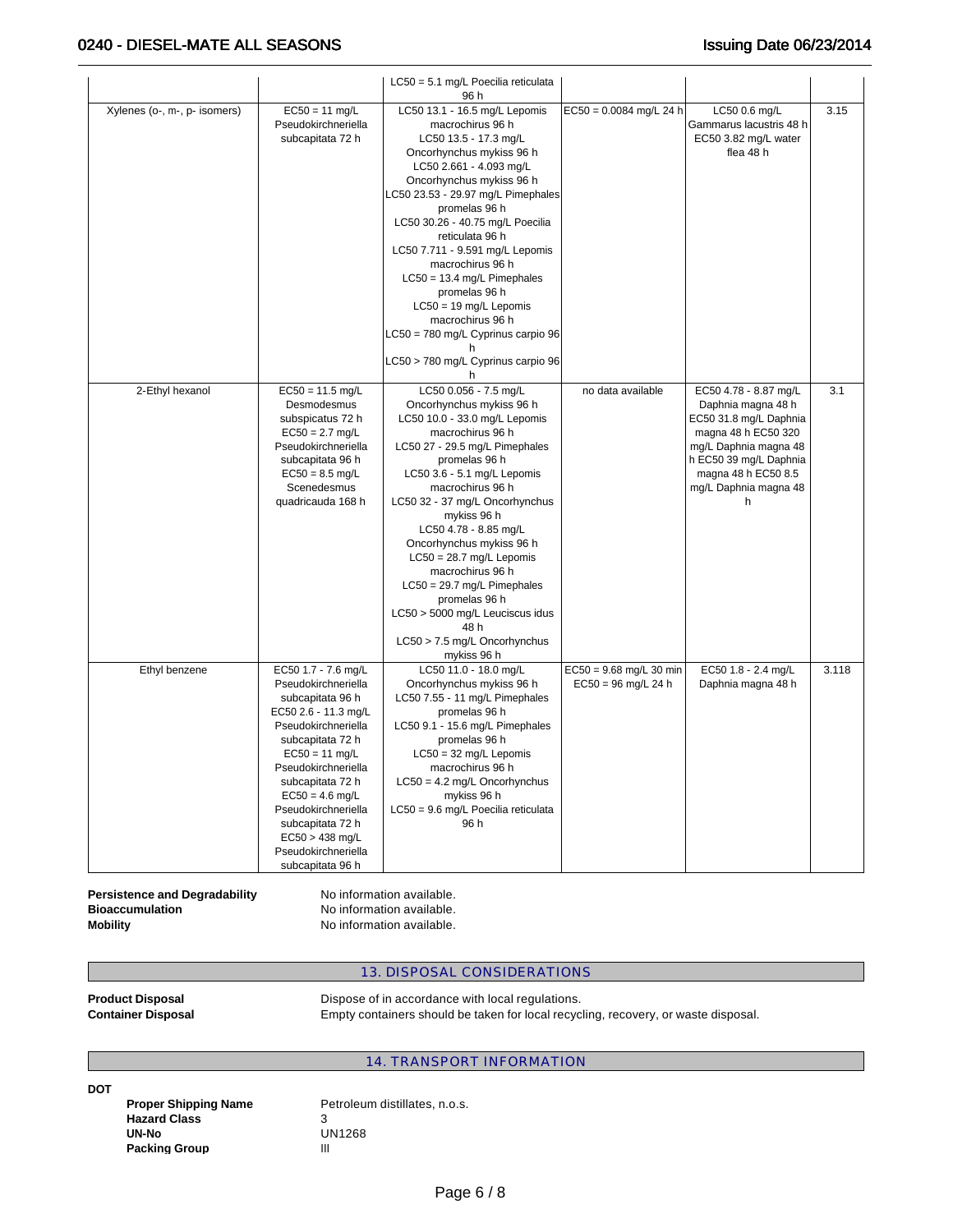|                 | <b>Marine Pollutant</b><br><b>Description</b> | This product contains a chemical which is listed as a marine pollutant according to DOT.<br>UN1268, Petroleum Distillates, N.O.S., 3, PGIII (>119 gallon - < 119 Not Regulated) |
|-----------------|-----------------------------------------------|---------------------------------------------------------------------------------------------------------------------------------------------------------------------------------|
| <b>TDG</b>      |                                               |                                                                                                                                                                                 |
|                 | <b>Hazard Class</b>                           | 3                                                                                                                                                                               |
|                 | UN-No                                         | <b>UN1268</b>                                                                                                                                                                   |
|                 | <b>Packing Group</b>                          | III                                                                                                                                                                             |
|                 | <b>Marine Pollutant</b>                       | This product contains a chemical which is listed as a marine pollutant according to TDG.                                                                                        |
| <b>ICAO</b>     |                                               | Not regulated                                                                                                                                                                   |
|                 | UN-No                                         | <b>UN3082</b>                                                                                                                                                                   |
|                 | <b>Hazard Class</b>                           | 9                                                                                                                                                                               |
|                 | <b>Packing Group</b>                          | Ш                                                                                                                                                                               |
|                 | <b>Shipping Description</b>                   | UN3082, Environmentally hazardous substance, n.o.s., (2-ethylhexyl nitrate), 9, III, Marine Pollutant                                                                           |
| <b>IATA</b>     |                                               | Not regulated                                                                                                                                                                   |
|                 | <b>UN-No</b>                                  | UN3082                                                                                                                                                                          |
|                 | <b>Hazard Class</b>                           | 9                                                                                                                                                                               |
|                 | <b>Packing Group</b>                          | Ш                                                                                                                                                                               |
|                 | <b>Shipping Description</b>                   | UN3082, Environmentally hazardous substance, n.o.s., (2-ethylhexyl nitrate), 9, III, Marine Pollutant                                                                           |
| <b>IMDG/IMO</b> |                                               |                                                                                                                                                                                 |
|                 | <b>Proper Shipping Name</b>                   | Environmentally hazardous substance, n.o.s., (2, ethylhexyl nitrate)                                                                                                            |
|                 | <b>Hazard Class</b>                           | 9                                                                                                                                                                               |
|                 | UN-No                                         | UN3082                                                                                                                                                                          |
|                 | <b>Packing Group</b>                          | III                                                                                                                                                                             |
|                 | EmS <sub>No.</sub>                            | $F-E$ , S-E                                                                                                                                                                     |
|                 | <b>Marine Pollutant</b>                       | This product contains a chemical which is listed as a marine pollutant according to IMDG/IMO                                                                                    |
|                 | <b>Shipping Description</b>                   | UN3082, Environmentally hazardous substance, n.o.s., (2-ethylhexyl nitrate), 9, III, Marine Pollutant                                                                           |

15. REGULATORY INFORMATION

## **Inventories TSCA** Complies<br> **DSL** Complies **U.S. Federal Regulations SARA 313**

Section 313 of Title III of the Superfund Amendments and Reauthorization Act of 1986 (SARA). This product contains a chemical or chemicals which are subject to the reporting requirements of the Act and Title 40 of the Code of Federal Regulations, Part 372

Complies

| Component                    | <b>CAS-No</b>  | Weight % | SARA 313 - Threshold<br><b>Values</b> |
|------------------------------|----------------|----------|---------------------------------------|
| Pseudocumene                 | 95-63-6        | 10-30    | 1.0                                   |
| Naphthalene                  | $91 - 20 - 3$  | 1-5      |                                       |
| Cumene                       | 98-82-8        | 1-5      |                                       |
| Xylenes (o-, m-, p- isomers) | 1330-20-7      | 1-5      | 1.0                                   |
| Ethyl benzene                | $100 - 41 - 4$ | 1-5      | v.                                    |

#### **SARA 311/312 Hazardous Categorization**

| <b>Acute Health Hazard</b> | <b>Chronic Health Hazard</b> | Fire Hazard | Sudden Release of      | <b>Reactive Hazard</b> |
|----------------------------|------------------------------|-------------|------------------------|------------------------|
|                            |                              |             | <b>Pressure Hazard</b> |                        |
| Yes                        | Yes                          | Yes         | Nc                     | No                     |
| <b>CERCLA</b>              |                              |             |                        |                        |

| Component                           | <b>Hazardous Substances RQs</b> | <b>CERCLA EHS RQs</b> |
|-------------------------------------|---------------------------------|-----------------------|
| 2-Ethylhexyl nitrate                | Not applicable                  | Not applicable        |
| Naphtha (petroleum), heavy aromatic | Not applicable                  | Not applicable        |
| Petroleum naphtha, light aromatic   | Not applicable                  | Not applicable        |
| Pseudocumene                        | Not applicable                  | Not applicable        |
| 1,3,5-Trimethylbenzene              | Not applicable                  | Not applicable        |
| Propyl benzene                      | Not applicable                  | Not applicable        |
| Naphthalene                         | 100 lb                          | Not applicable        |
| Cumene                              | 5000 lb                         | Not applicable        |
| Xylenes (o-, m-, p- isomers)        | 100 lb                          | Not applicable        |
| 2-Ethyl hexanol                     | Not applicable                  | Not applicable        |
| Ethyl benzene                       | 1000 lb                         | Not applicable        |

16. OTHER INFORMATION